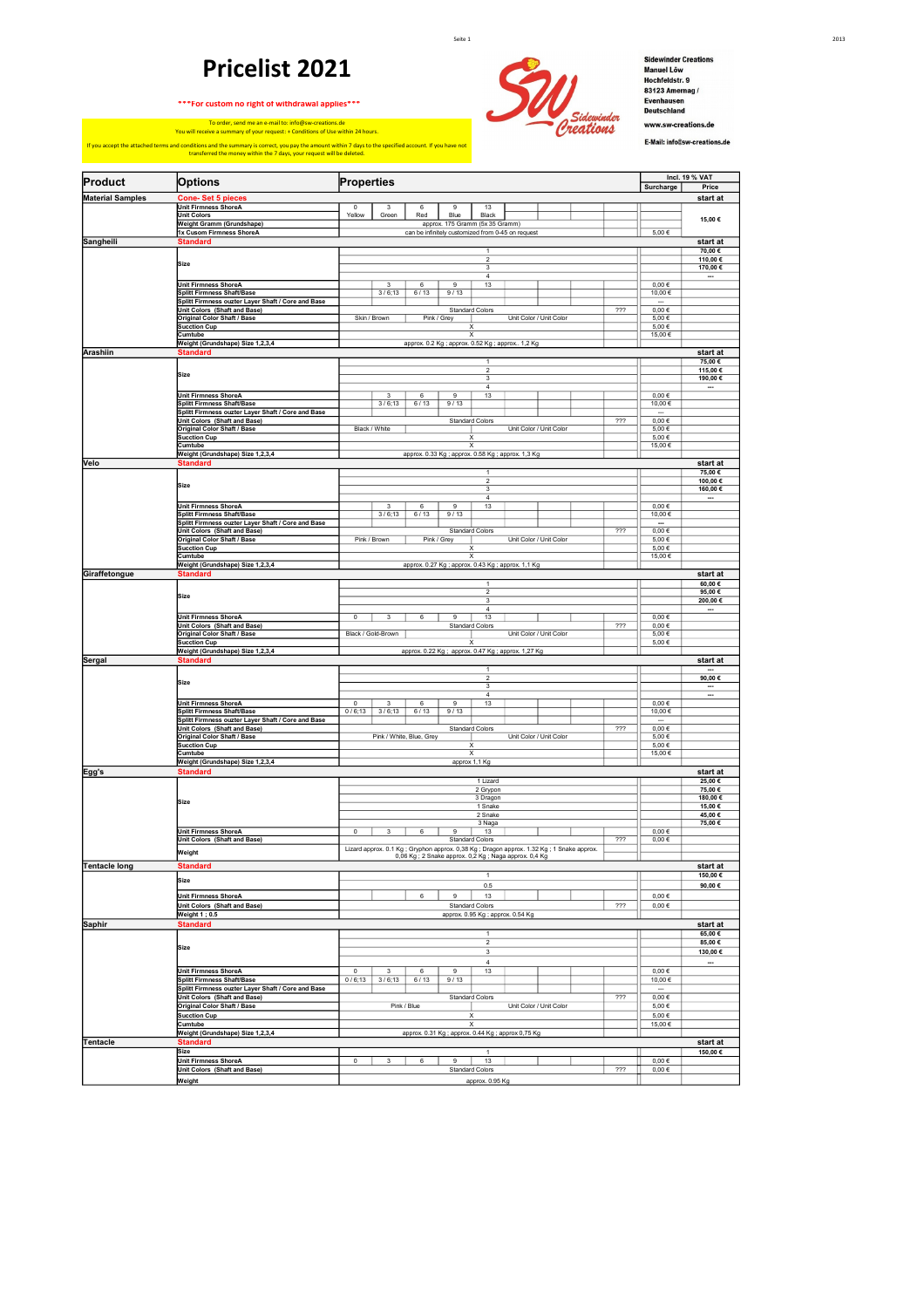| Seite 2 | 2013 |
|---------|------|

| Product                   | <b>Options</b>                                              | <b>Incl. 19 % VAT</b><br>Surcharge<br>Price                                          |                          |                                      |  |  |  |  |  |  |
|---------------------------|-------------------------------------------------------------|--------------------------------------------------------------------------------------|--------------------------|--------------------------------------|--|--|--|--|--|--|
| Flower                    | <b>Standard</b>                                             | Properties                                                                           |                          |                                      |  |  |  |  |  |  |
|                           | Size                                                        | $\mathbf{1}$                                                                         |                          | start at<br>80,00€                   |  |  |  |  |  |  |
|                           | <b>Unit Firmness Petal ShoreA</b><br><b>Unit Colors</b>     | 13<br>0<br>6<br>$\mathbf{Q}$<br>3<br><b>Standard Colors</b><br>222                   | $0,00 \in$<br>$0,00 \in$ |                                      |  |  |  |  |  |  |
|                           | Weight                                                      | approx. 0.4 Kg/Pair                                                                  |                          |                                      |  |  |  |  |  |  |
| Sammy                     | <b>Standard</b>                                             | $\overline{\phantom{a}}$                                                             |                          | start at<br>$\overline{\phantom{a}}$ |  |  |  |  |  |  |
|                           | Size                                                        | ---                                                                                  |                          |                                      |  |  |  |  |  |  |
|                           |                                                             | 3                                                                                    |                          | 195,00€                              |  |  |  |  |  |  |
|                           | <b>Unit Firmness ShoreA</b><br>Splitt Firmness Shaft/Base   | 13<br>$\overline{0}$<br>6<br>$\overline{9}$<br>3<br>0/6;13<br>3/6;13<br>6/13<br>9/13 | $0,00 \in$<br>10,00€     |                                      |  |  |  |  |  |  |
|                           | Splitt Firmness ouzter Layer Shaft / Core and Base          |                                                                                      | $\overline{\phantom{a}}$ |                                      |  |  |  |  |  |  |
|                           | Unit Colors (Shaft and Base)<br>Original Color Shaft / Base | 722<br><b>Standard Colors</b><br>Black / Pink<br>Unit Color / Unit Color             | $0,00 \in$<br>5,00€      |                                      |  |  |  |  |  |  |
|                           | <b>Sucction Cup</b>                                         | х                                                                                    | 5,00€                    |                                      |  |  |  |  |  |  |
|                           | Cumtube<br>Weight (Grundshape) Size 1,2,3,4                 | X<br>approx. 0.31 Kg ; approx. 0.44 Kg ; approx 0,75 Kg                              | 15,00 €                  |                                      |  |  |  |  |  |  |
| Spikey                    | <b>Standard</b>                                             |                                                                                      |                          | start at                             |  |  |  |  |  |  |
|                           | Size                                                        |                                                                                      |                          |                                      |  |  |  |  |  |  |
|                           |                                                             | 3                                                                                    |                          | 140,00 €                             |  |  |  |  |  |  |
|                           | Unit Firmness ShoreA                                        | 6<br>9<br>13<br>3<br>Spikes ever firm. 0                                             | $0,00 \in$               |                                      |  |  |  |  |  |  |
|                           | Unit Colors (Shaft and Base)<br><b>Sucction Cup</b>         | <b>Standard Colors</b><br>222<br>X                                                   | $0,00 \in$<br>$5,00 \in$ |                                      |  |  |  |  |  |  |
|                           | Weight                                                      | approx. 0.88 Kg                                                                      |                          |                                      |  |  |  |  |  |  |
| Revad                     | <b>Standard</b>                                             | $\overline{\phantom{a}}$                                                             |                          | start at<br>$\overline{\phantom{a}}$ |  |  |  |  |  |  |
|                           | Size                                                        | $\overline{2}$                                                                       |                          | 70,00€                               |  |  |  |  |  |  |
|                           |                                                             |                                                                                      |                          | —                                    |  |  |  |  |  |  |
|                           | <b>Unit Firmness ShoreA</b>                                 | 13<br>6<br>9<br>3<br>722                                                             | $0,00 \in$               |                                      |  |  |  |  |  |  |
|                           | Unit Colors (Shaft and Base)<br>Original Color Shaft / Base | <b>Standard Colors</b><br>Pink / Black                                               | $0{,}00 \in$<br>5,00€    |                                      |  |  |  |  |  |  |
|                           | Sucction Cup<br>Cum tube                                    | Χ<br>X                                                                               | 5,00 €<br>15,00€         |                                      |  |  |  |  |  |  |
|                           | Weight                                                      | approx. 0.42 Kg                                                                      |                          |                                      |  |  |  |  |  |  |
| Sperm                     | <b>Standard</b><br>Size                                     |                                                                                      |                          | start at<br>25,00€                   |  |  |  |  |  |  |
|                           | Unit Firmness ShoreA                                        | 3<br>6<br>9<br>13                                                                    | $0,00 \in$               |                                      |  |  |  |  |  |  |
|                           | Unit Colors (Shaft and Base)<br>Weight                      | 222<br><b>Standard Colors</b><br>approx. 0.14 Kg                                     | $0{,}00 \in$             |                                      |  |  |  |  |  |  |
| Spotter                   | <b>Standard</b>                                             |                                                                                      |                          | start at                             |  |  |  |  |  |  |
|                           | Size<br><b>Unit Firmness ShoreA</b>                         | $\mathbf{1}$<br>3<br>6<br>9<br>13                                                    | $0,00 \in$               | 120,00€                              |  |  |  |  |  |  |
|                           | Unit Colors (Shaft and Base)                                | 722<br><b>Standard Colors</b>                                                        | $0,00 \in$               |                                      |  |  |  |  |  |  |
| <b>Pindar Siatthian</b>   | Weight<br><b>Standard</b>                                   | approx. 0.76 Kg                                                                      |                          | start at                             |  |  |  |  |  |  |
|                           |                                                             | 1                                                                                    |                          | 65,00€                               |  |  |  |  |  |  |
|                           | Size                                                        | $\overline{c}$<br>3                                                                  |                          | 75,00€<br>120,00€                    |  |  |  |  |  |  |
|                           |                                                             |                                                                                      |                          |                                      |  |  |  |  |  |  |
|                           | <b>Unit Firmness ShoreA</b><br>Unit Colors (Shaft and Base) | 13<br>6<br>9<br>3<br>222<br><b>Standard Colors</b>                                   | $0,00 \in$<br>$0,00 \in$ |                                      |  |  |  |  |  |  |
|                           | Original Color Shaft / Base                                 | Unit Color / Unit Color                                                              | 5,00€                    |                                      |  |  |  |  |  |  |
|                           | <b>Sucction Cup</b><br>Cum tube                             | X<br>X                                                                               | 5,00€<br>15,00 €         |                                      |  |  |  |  |  |  |
| Dappa Darkstalker         | Weight<br><b>Standard</b>                                   | approx. 0.31 Kg ; approx. 0.43 Kg ; approx. 0.78 Kg                                  |                          | start at                             |  |  |  |  |  |  |
|                           |                                                             | $\mathbf{1}$                                                                         |                          | 70,00€                               |  |  |  |  |  |  |
|                           | Size                                                        | $\overline{2}$<br><u></u>                                                            |                          | 120,00 €<br>                         |  |  |  |  |  |  |
|                           |                                                             | <u></u>                                                                              |                          | Ξ.                                   |  |  |  |  |  |  |
|                           | <b>Unit Firmness ShoreA</b><br>Unit Colors (Shaft and Base) | 13<br>3<br>6<br>9<br><b>Standard Colors</b><br>222                                   | $0,00 \in$<br>$0,00 \in$ |                                      |  |  |  |  |  |  |
|                           | Original Color Shaft / Base                                 | Unit Color / Unit Color                                                              | 5,00€                    |                                      |  |  |  |  |  |  |
|                           | <b>Sucction Cup</b><br>Cum tube                             | $\overline{\mathsf{x}}$                                                              | ---<br>15,00€            |                                      |  |  |  |  |  |  |
|                           | Weight                                                      | approx. 0.37 Kg; approx. 0.76 Kg                                                     |                          |                                      |  |  |  |  |  |  |
| <b>Jason the Basilisk</b> | <b>Standard</b>                                             | $\mathbf{1}$                                                                         |                          | start at<br>65,00€                   |  |  |  |  |  |  |
|                           | Size                                                        | $\overline{\mathbf{c}}$                                                              |                          | 80,00€                               |  |  |  |  |  |  |
|                           |                                                             | 3<br>$\overline{4}$                                                                  |                          | 125,00€                              |  |  |  |  |  |  |
|                           | <b>Unit Firmness ShoreA</b>                                 | 6<br>9<br>13<br>$\mathbf 0$<br>3                                                     | $0,00 \in$               |                                      |  |  |  |  |  |  |
|                           | Splitt Firmness Shaft/Base<br>Unit Colors (Shaft and Base)  | 3/6;13<br>6/13<br>9/13<br>0/6;13<br>222<br><b>Standard Colors</b>                    | 10,00€<br>$0,00 \in$     |                                      |  |  |  |  |  |  |
|                           | Unit Colors in 2 colors<br><b>Original Color</b>            | Unit Color / Unit Color<br>Yellow + Orange + Green                                   | 5,00€<br>10,00€          |                                      |  |  |  |  |  |  |
|                           | <b>Sucction Cup</b>                                         | Х                                                                                    | 5,00€                    |                                      |  |  |  |  |  |  |
|                           | Cumtube<br>Weight (Grundshape) Size 1,2,3,4                 | Х<br>approx. 0.28 Kg; approx. 0.45 Kg; approx 0,78 Kg                                | 15,00€                   |                                      |  |  |  |  |  |  |
| <b>Howling the Wolf</b>   | <b>Standard</b>                                             |                                                                                      |                          | start at                             |  |  |  |  |  |  |
|                           |                                                             | $\mathbf{1}$<br>$\overline{2}$                                                       |                          | <br>--                               |  |  |  |  |  |  |
|                           | Size                                                        | 3                                                                                    |                          | 140,00 €                             |  |  |  |  |  |  |
|                           | <b>Unit Firmness ShoreA</b>                                 | 4<br>3<br>$\boldsymbol{9}$<br>$13\,$<br>0<br>6                                       | $0{,}00 \in$             |                                      |  |  |  |  |  |  |
|                           | Splitt Firmness Shaft/Base                                  | 0/6;13<br>3/6;13<br>6/13<br>9/13<br>722                                              | 10,00€                   |                                      |  |  |  |  |  |  |
|                           | Unit Colors (Shaft and Base)<br>Unit Colors in 2 colors     | <b>Standard Colors</b><br>Unit Color / Unit Color                                    | $0{,}00 \in$<br>5,00€    |                                      |  |  |  |  |  |  |
|                           | Sucction Cup<br>Cumtube                                     | х<br>х                                                                               | 5,00 €<br>15,00 €        |                                      |  |  |  |  |  |  |
|                           | Weight (Grundshape) Size 1,2,3,4                            | approx. 0,86 Kg                                                                      |                          |                                      |  |  |  |  |  |  |
| Grog                      | <b>Standard</b>                                             | $\mathbf{1}$                                                                         |                          | start at<br>70,00€                   |  |  |  |  |  |  |
|                           | Size                                                        | $\overline{2}$                                                                       |                          | 95,00€                               |  |  |  |  |  |  |
|                           |                                                             | $\overline{\mathbf{3}}$<br>$\overline{4}$                                            |                          | 150,00 €<br>--                       |  |  |  |  |  |  |
|                           | Unit Firmness ShoreA                                        | 13<br>0<br>3<br>6<br>9                                                               | $0{,}00 \in$             |                                      |  |  |  |  |  |  |
|                           | Splitt Firmness Shaft/Base<br>Unit Colors (Shaft and Base)  | 0/6;13<br>3/6;13<br>6/13<br>9/13<br>722<br><b>Standard Colors</b>                    | 10,00 €<br>$0{,}00 \in$  |                                      |  |  |  |  |  |  |
|                           | Unit Colors in 2 colors                                     | Unit Color / Unit Color                                                              | $5,00 \in$               |                                      |  |  |  |  |  |  |
|                           | <b>Sucction Cup</b><br>Cumtube                              | Χ<br>X                                                                               | 5,00€<br>15,00 €         |                                      |  |  |  |  |  |  |
| Hank                      | Weight (Grundshape) Size 1,2,3,4<br><b>Standard</b>         | approx. 0.35 Kg ; approx. 0.55 Kg ; approx. 0.93 Kg                                  |                          | start at                             |  |  |  |  |  |  |
|                           |                                                             | $\mathbf{1}$                                                                         |                          | 70,00€                               |  |  |  |  |  |  |
|                           | Size                                                        | $\overline{2}$<br>$\sqrt{3}$                                                         |                          | 150,00€<br>330,00€                   |  |  |  |  |  |  |
|                           |                                                             | $\overline{\mathbf{4}}$                                                              |                          |                                      |  |  |  |  |  |  |
|                           | Unit Firmness ShoreA<br>Splitt Firmness Shaft/Base          | 13<br>0<br>3<br>6<br>9<br>0/6;13<br>3/6;13<br>6/13<br>9/13                           | $0{,}00 \in$<br>10,00€   |                                      |  |  |  |  |  |  |
|                           | Unit Colors (Shaft and Base)                                | 222<br><b>Standard Colors</b>                                                        | $0{,}00 \in$             |                                      |  |  |  |  |  |  |
|                           | Unit Colors in 2 colors<br><b>Sucction Cup</b>              | Unit Color / Unit Color<br>X                                                         | 5,00€<br>5,00€           |                                      |  |  |  |  |  |  |
|                           | Cumtube                                                     | Х                                                                                    | 15,00 €                  |                                      |  |  |  |  |  |  |
|                           | Weight (Grundshape) Size 1,2,3,4                            | approx. 0.35 Kg; approx. 0.97 Kg; approx. 2.13 Kg                                    |                          |                                      |  |  |  |  |  |  |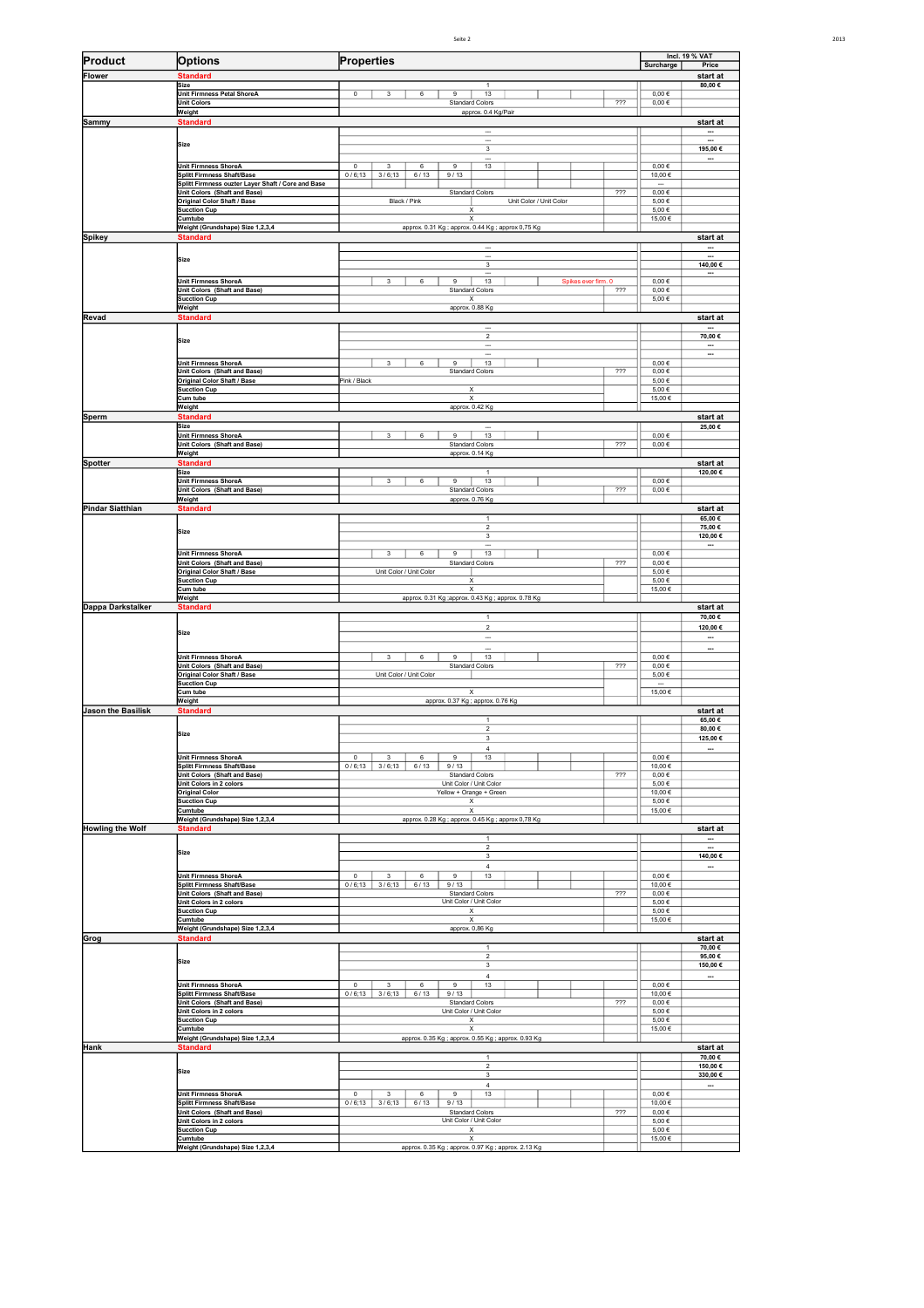Seite

|                  |                                                                    |                                                                       |     |                            | Incl. 19 % VAT                      |
|------------------|--------------------------------------------------------------------|-----------------------------------------------------------------------|-----|----------------------------|-------------------------------------|
| Product          | <b>Options</b>                                                     | Properties                                                            |     | Surcharge                  | Price                               |
| Spreader         | <b>Standard</b><br>Size                                            | V1                                                                    |     |                            | start at<br>35,00€                  |
|                  | <b>Unit Firmness ShoreA</b>                                        | V <sub>2</sub><br>$\mathbf 0$<br>3<br>6                               |     | $0,00 \in$                 | 35,00€                              |
|                  | <b>Unit Colors</b><br>Weight V1; V2                                | <b>Standard Colors</b><br>V1 approx. 0.1 Kg; V2 approx. 0,11 Kg       | 722 | $0,00 \in$                 |                                     |
| Ace              | <b>Standard</b>                                                    |                                                                       |     |                            | start at                            |
|                  |                                                                    | $\mathbf{1}$<br>$\overline{2}$                                        |     |                            | 65,00€<br>80,00€                    |
|                  | Size                                                               | $\overline{\mathbf{3}}$<br>4                                          |     |                            | 100,00€                             |
|                  | Unit Firmness ShoreA                                               | $\mathbb O$<br>$_{3}$<br>$\,6\,$<br>$\boldsymbol{9}$<br>13            |     | $0,00 \in$                 | $\overline{\phantom{a}}$            |
|                  | <b>Splitt Firmness Shaft/Base</b><br>Unit Colors (Shaft and Base)  | 0/6;13<br>3/6;13<br>6/13<br>9/13<br><b>Standard Colors</b>            | 222 | 10,00€<br>$0{,}00 \in$     |                                     |
|                  | Unit Colors in 2 colors<br>Sucction Cup                            | Unit Color / Unit Color<br>х                                          |     | 5,00€<br>5,00€             |                                     |
|                  | Cumtube                                                            | Х                                                                     |     | 15,00€                     |                                     |
| Actinia          | Weight (Grundshape) Size 1,2,3,4<br><b>Standard</b>                | approx. 0.17 Kg; approx. 0.28 Kg; approx. 0.48 Kg                     |     |                            | start at                            |
|                  |                                                                    |                                                                       |     |                            | 65,00€                              |
|                  | <b>Size</b>                                                        | $\overline{2}$<br>3                                                   |     |                            | 90,00€<br>125,00 €                  |
|                  | Unit Firmness ShoreA                                               | $\overline{4}$<br>$\mathsf 0$<br>$\mathsf 3$<br>6<br>9<br>13          |     | $0,00 \in$                 | $\overline{\phantom{a}}$            |
|                  | <b>Splitt Firmness Shaft/Base</b><br>Unit Colors (Shaft and Base)  | 0/6;13<br>3/6;13<br>6/13<br>9/13<br><b>Standard Colors</b>            | 722 | 10,00 €<br>$0,00 \in$      |                                     |
|                  | Unit Colors in 2 colors                                            | Unit Color / Unit Color                                               |     | $5{,}00 \in$               |                                     |
|                  | Sucction Cup<br>Cumtube                                            | X<br>X                                                                |     | 5,00€<br>15,00€            |                                     |
| Zaran            | Weight (Grundshape) Size 1,2,3,4<br><b>Standard</b>                | approx. 0.27 Kg ; approx. 0.44 Kg ; approx. 0.74 Kg                   |     |                            | start at                            |
|                  |                                                                    | $\overline{1}$                                                        |     |                            | 65,00€                              |
|                  | <b>Size</b>                                                        | $\sqrt{2}$<br>3                                                       |     |                            | 90,00€<br>130,00€                   |
|                  |                                                                    | $\overline{4}$                                                        |     |                            | $\overline{\phantom{a}}$            |
|                  | <b>Unit Firmness ShoreA</b><br><b>Splitt Firmness Shaft/Base</b>   | $\mathsf 0$<br>3<br>6<br>9<br>13<br>0/6;13<br>3/6;13<br>6/13<br>9/13  |     | $0,00 \in$<br>10,00€       |                                     |
|                  | Unit Colors (Shaft and Base)<br>Unit Colors in 2 colors            | <b>Standard Colors</b><br>Unit Color / Unit Color                     | 722 | $0,00 \in$<br>$5{,}00 \in$ |                                     |
|                  | Sucction Cup                                                       | X                                                                     |     | 5,00€                      |                                     |
|                  | Cumtube<br>Weight (Grundshape) Size 1,2,3,4                        | X<br>approx. 0.27 Kg; approx. 0.54 Kg; approx. 0.90 Kg                |     | 15,00€                     |                                     |
| Onyx             | <b>Standard</b>                                                    |                                                                       |     |                            | start at<br>70,00€                  |
|                  | <b>Size</b>                                                        | $\sqrt{2}$                                                            |     |                            | 110,00€                             |
|                  |                                                                    | $\mathbf 3$<br>$\overline{4}$                                         |     |                            | 150,00€<br>$\overline{\phantom{a}}$ |
|                  | <b>Unit Firmness ShoreA</b>                                        | $\mathsf 0$<br>$\mathsf 3$<br>$\,6\,$<br>$\boldsymbol{9}$<br>13       |     | $0,00 \in$                 |                                     |
|                  | Splitt Firmness Shaft/Base<br>Unit Colors (Shaft and Base)         | 0/6;13<br>3/6;13<br>6/13<br>9/13<br><b>Standard Colors</b>            | 222 | 10,00 €<br>$0,00 \in$      |                                     |
|                  | Unit Colors in 2 colors<br><b>Sucction Cup</b>                     | Unit Color / Unit Color<br>X                                          |     | 5,00€<br>5,00€             |                                     |
|                  | Cumtube                                                            | X                                                                     |     | 15,00€                     |                                     |
| <b>Balor</b>     | Weight (Grundshape) Size 1,2,3,4<br><b>Standard</b>                | approx. 0.40 Kg; approx. 0.65 Kg; approx. 1.10 Kg                     |     |                            | start at                            |
|                  |                                                                    |                                                                       |     |                            | 65,00€                              |
|                  | <b>Size</b>                                                        | $\overline{c}$<br>$\mathbf 3$                                         |     |                            | 85,00€<br>110,00€                   |
|                  | <b>Unit Firmness ShoreA</b>                                        | $\sqrt{4}$<br>$\,0\,$<br>3<br>6<br>9                                  |     | $0{,}00 \in$               | $\overline{\phantom{a}}$            |
|                  | Splitt Firmness Shaft/Base                                         | 13<br>$0/6;13$ 3/6;13<br>9/13<br>6/13                                 |     | 10,00 €                    |                                     |
|                  | Unit Colors (Shaft and Base)<br>Unit Colors in 2 colors            | <b>Standard Colors</b><br>Unit Color / Unit Color                     | 222 | $0,00 \in$<br>5,00€        |                                     |
|                  | <b>Sucction Cup</b><br>Cumtube                                     | х<br>Х                                                                |     | 5,00€<br>15,00 €           |                                     |
|                  | Weight (Grundshape) Size 1,2,3,4                                   | approx. 0.19 Kg ; approx. 0.31 Kg ; approx. 0.51 Kg                   |     |                            |                                     |
| Jericho          | <b>Standard</b>                                                    | $\mathbf{1}$                                                          |     |                            | start at<br>85,00€                  |
|                  | <b>Size</b>                                                        | $\sqrt{2}$<br>3                                                       |     |                            | 130,00€<br>180,00€                  |
|                  |                                                                    | $\sqrt{4}$                                                            |     |                            | $\overline{\phantom{a}}$            |
|                  | <b>Unit Firmness ShoreA</b><br>iplitt Firmness Shaft/Base          | $\,0\,$<br>3<br>6<br>9<br>13<br>$0/6;13$   $3/6;13$   $6/13$   $9/13$ |     | $0,00 \in$<br>10,00 €      |                                     |
|                  | Unit Colors (Shaft and Base)                                       | Standard Colors<br>Unit Color / Unit Color                            | 722 | $0,00 \in$                 |                                     |
|                  | Unit Colors in 2 colors<br><b>Sucction Cup</b>                     | $\boldsymbol{\mathsf{x}}$                                             |     | 5,00€<br>5,00€             |                                     |
|                  | Cumtube<br>Weight (Grundshape) Size 1,2,3,4                        | Х<br>approx. 0.54 Kg; approx. 0.88 Kg; approx. 1.51 Kg                |     | 15,00 €                    |                                     |
| Varra            | <b>Standard</b>                                                    |                                                                       |     |                            | start at                            |
|                  | Size                                                               | $\overline{1}$<br>$\overline{2}$                                      |     |                            | 85,00€<br>130,00€                   |
|                  |                                                                    | 3<br>$\overline{4}$                                                   |     |                            | 180,00€<br>--                       |
|                  | Unit Colors (Shaft and Base)                                       | <b>Standard Colors</b>                                                | 777 | $0,00 \in$                 |                                     |
|                  | Unit Colors in 2 colors<br>Sucction Cup                            | Unit Color / Unit Color<br>$\boldsymbol{\mathsf{X}}$                  |     | 5,00 €<br>5,00€            |                                     |
|                  | Cumtube                                                            | X                                                                     |     | 15,00€                     |                                     |
| <b>Maurice</b>   | Weight (Grundshape) Size 1,2,3,4<br><b>Standard</b>                | approx. 0.54 Kg; approx. 0.88 Kg; approx. 1.51 Kg                     |     |                            | start at                            |
|                  |                                                                    | $\mathbf{1}$<br>$\boldsymbol{2}$                                      |     |                            | 85,00€<br>130,00€                   |
|                  | Size                                                               | 3                                                                     |     |                            | 180,00€                             |
|                  | Unit Firmness ShoreA                                               | $\overline{4}$<br>13<br>$\,0\,$<br>3<br>6<br>9                        |     | $0,00 \in$                 | $\overline{\phantom{a}}$            |
|                  | Splitt Firmness Shaft/Base                                         | $0/6;13$ 3/6;13<br>9/13<br>6/13                                       |     | 10,00 €                    |                                     |
|                  | Unit Colors (Shaft and Base)<br>Unit Colors in 2 colors            | <b>Standard Colors</b><br>Unit Color / Unit Color                     | 722 | $0,00 \in$<br>5,00€        |                                     |
|                  | <b>Sucction Cup</b><br>Cumtube                                     | Х<br>Х                                                                |     | 5,00€<br>15,00€            |                                     |
|                  | Weight (Grundshape) Size 1,2,3,4                                   | approx. 0.54 Kg ; approx. 0.88 Kg ; approx. 1.51 Kg                   |     |                            |                                     |
| Xadran           | <b>Standard</b>                                                    | $\mathbf{1}$                                                          |     |                            | start at<br>85,00€                  |
|                  | Size                                                               | $\overline{2}$<br>$_{\rm 3}$                                          |     |                            | 130,00€<br>180,00€                  |
|                  |                                                                    | $\overline{4}$                                                        |     |                            | $\overline{\phantom{a}}$            |
|                  | <b>Unit Firmness ShoreA</b><br>Splitt Firmness Shaft/Base          | 13<br>$^{\circ}$<br>6<br>3<br>9<br>$0/6;13$ 3/6;13<br>9/13<br>6/13    |     | $0,00 \in$<br>10,00 €      |                                     |
|                  | Unit Colors (Shaft and Base)                                       | <b>Standard Colors</b>                                                | 222 | $0,00 \in$                 |                                     |
|                  | Unit Colors in 2 colors<br><b>Sucction Cup</b>                     | Unit Color / Unit Color<br>$\boldsymbol{\mathsf{x}}$                  |     | 5,00€<br>5,00€             |                                     |
|                  | Cumtube<br>Weight (Grundshape) Size 1,2,3,4                        | $\boldsymbol{\mathsf{X}}$                                             |     | 15,00€                     |                                     |
| <b>Vibe Head</b> | <b>Standard</b>                                                    | approx. 0.54 Kg ; approx. 0.88 Kg ; approx. 1.51 Kg                   |     |                            | start at                            |
|                  |                                                                    | $\mathbf{1}$<br>$\sqrt{2}$                                            |     |                            | 85,00€<br>130,00€                   |
|                  | Size                                                               | $\mathbf 3$                                                           |     |                            | 180,00€                             |
|                  | <b>Unit Firmness ShoreA</b>                                        | $\overline{4}$<br>$\mathsf 0$<br>3<br>6<br>$\mathsf g$<br>13          |     | $0,00 \in$                 | $\overline{\phantom{a}}$            |
|                  | Splitt Firmness Shaft/Base<br>Unit Colors (Shaft and Base)         | $0/6;13$ 3/6;13<br>6/13<br>9/13                                       | 722 | 10,00€<br>$0,00 \in$       |                                     |
|                  |                                                                    | <b>Standard Colors</b><br>Unit Color / Unit Color                     |     | 5,00€                      |                                     |
|                  | Unit Colors in 2 colors                                            |                                                                       |     |                            |                                     |
|                  | <b>Sucction Cup</b><br>Cumtube<br>Weight (Grundshape) Size 1,2,3,4 | Х<br>Х<br>approx. 0.54 Kg ; approx. 0.88 Kg ; approx. 1.51 Kg         |     | 5,00€<br>15,00 €           |                                     |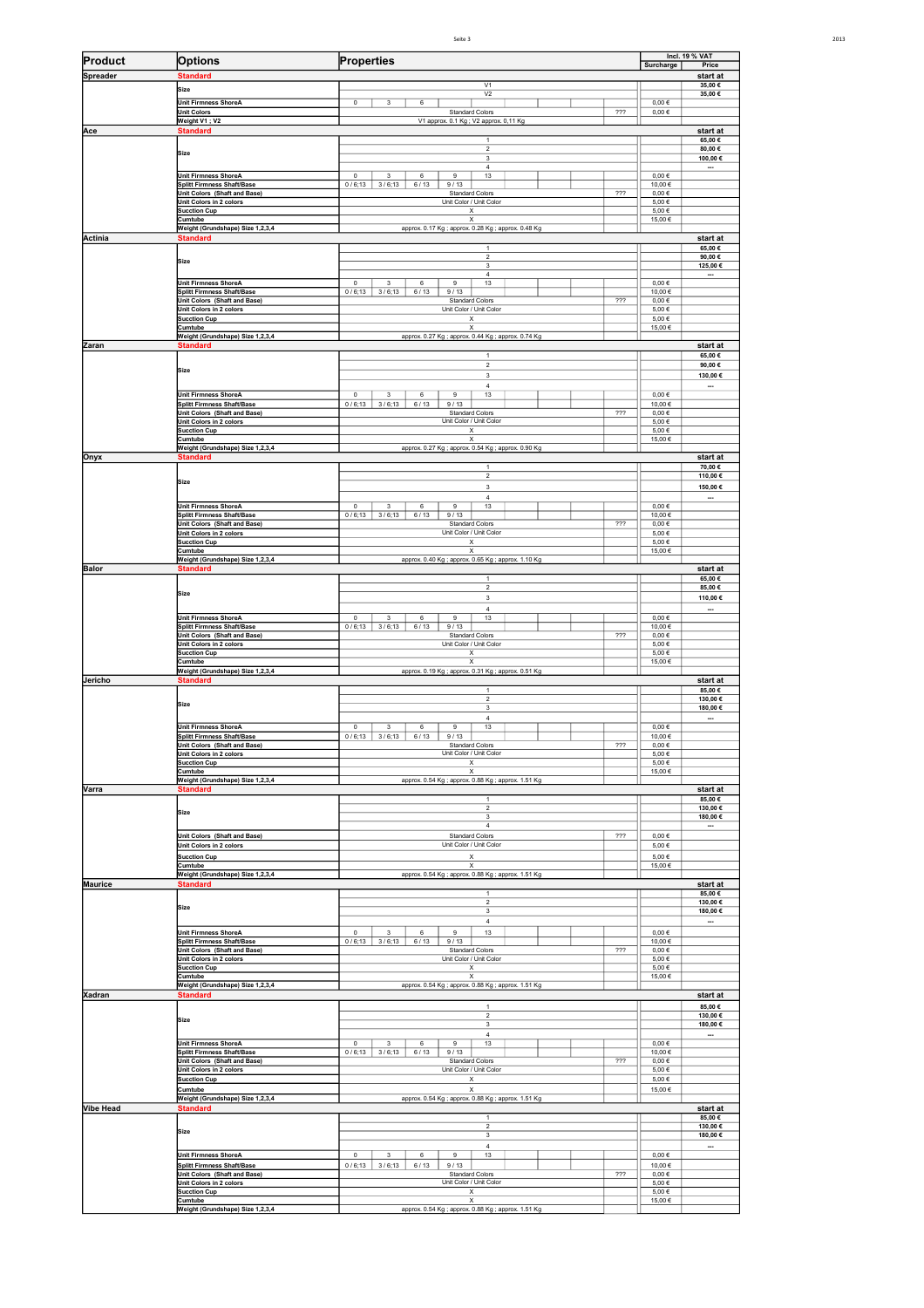|                    |                                  |  |                                                                                          |   |   | Seite 4                                                                                |                        |            |        |        |        | $\blacksquare$ |          |
|--------------------|----------------------------------|--|------------------------------------------------------------------------------------------|---|---|----------------------------------------------------------------------------------------|------------------------|------------|--------|--------|--------|----------------|----------|
| <b>Product</b>     | Options                          |  | Incl. 19 % VAT<br><b>Properties</b>                                                      |   |   |                                                                                        |                        |            |        |        |        |                |          |
|                    |                                  |  |                                                                                          |   |   |                                                                                        |                        |            |        |        |        | Surcharge      | Price    |
| <b>Dragon Plug</b> | <b>Standard</b>                  |  |                                                                                          |   |   |                                                                                        |                        |            |        |        |        |                | start at |
|                    |                                  |  |                                                                                          |   |   |                                                                                        |                        |            |        |        |        |                | 15,00€   |
|                    |                                  |  |                                                                                          |   |   |                                                                                        | $\mathfrak{p}$         |            |        |        |        |                | 25,00€   |
|                    | Size                             |  |                                                                                          |   |   |                                                                                        | 3                      |            |        |        |        |                | 35.00€   |
|                    |                                  |  |                                                                                          |   |   |                                                                                        |                        |            |        |        |        |                | 50,00€   |
|                    |                                  |  |                                                                                          |   |   |                                                                                        |                        |            |        |        |        |                | 95,00€   |
|                    | Unit Firmness ShoreA             |  | n.                                                                                       | 3 | 6 | ۵                                                                                      | 13                     |            |        |        |        | $0,00 \in$     |          |
|                    | Unit Colors (Shaft and Base)     |  |                                                                                          |   |   |                                                                                        | <b>Standard Colors</b> |            |        |        | 222    | $0,00 \in$     |          |
|                    | Weight (Grundshape) Size 1,2,3,4 |  |                                                                                          |   |   | approx. 0.03 Kg; approx. 0.07 Kg; approx. 0.135 Kg; approx. 0.275 Kg; approx. 0.530 Kg |                        |            |        |        |        |                |          |
| Alien Plug         | <b>Standard</b>                  |  |                                                                                          |   |   |                                                                                        |                        |            |        |        |        |                | start at |
|                    |                                  |  |                                                                                          |   |   |                                                                                        |                        |            |        | 15,00€ |        |                |          |
|                    |                                  |  | n                                                                                        |   |   |                                                                                        |                        |            |        |        | 25,00€ |                |          |
|                    | Size                             |  |                                                                                          |   |   |                                                                                        |                        |            |        | 35,00€ |        |                |          |
|                    |                                  |  |                                                                                          |   |   |                                                                                        |                        |            | 50,00€ |        |        |                |          |
|                    |                                  |  |                                                                                          |   |   |                                                                                        |                        |            |        | 85,00€ |        |                |          |
|                    | Unit Firmness ShoreA             |  | 13<br>U                                                                                  |   |   |                                                                                        |                        | $0.00 \in$ |        |        |        |                |          |
|                    | Unit Colors (Shaft and Base)     |  | 222<br><b>Standard Colors</b>                                                            |   |   |                                                                                        |                        | $0,00 \in$ |        |        |        |                |          |
|                    | Weight (Grundshape) Size 1,2,3,4 |  | approx. 0.027 Kg; approx. 0.063 Kg; approx. 0.164 Kg; approx. 0.286 Kg; approx. 0.382 Kg |   |   |                                                                                        |                        |            |        |        |        |                |          |